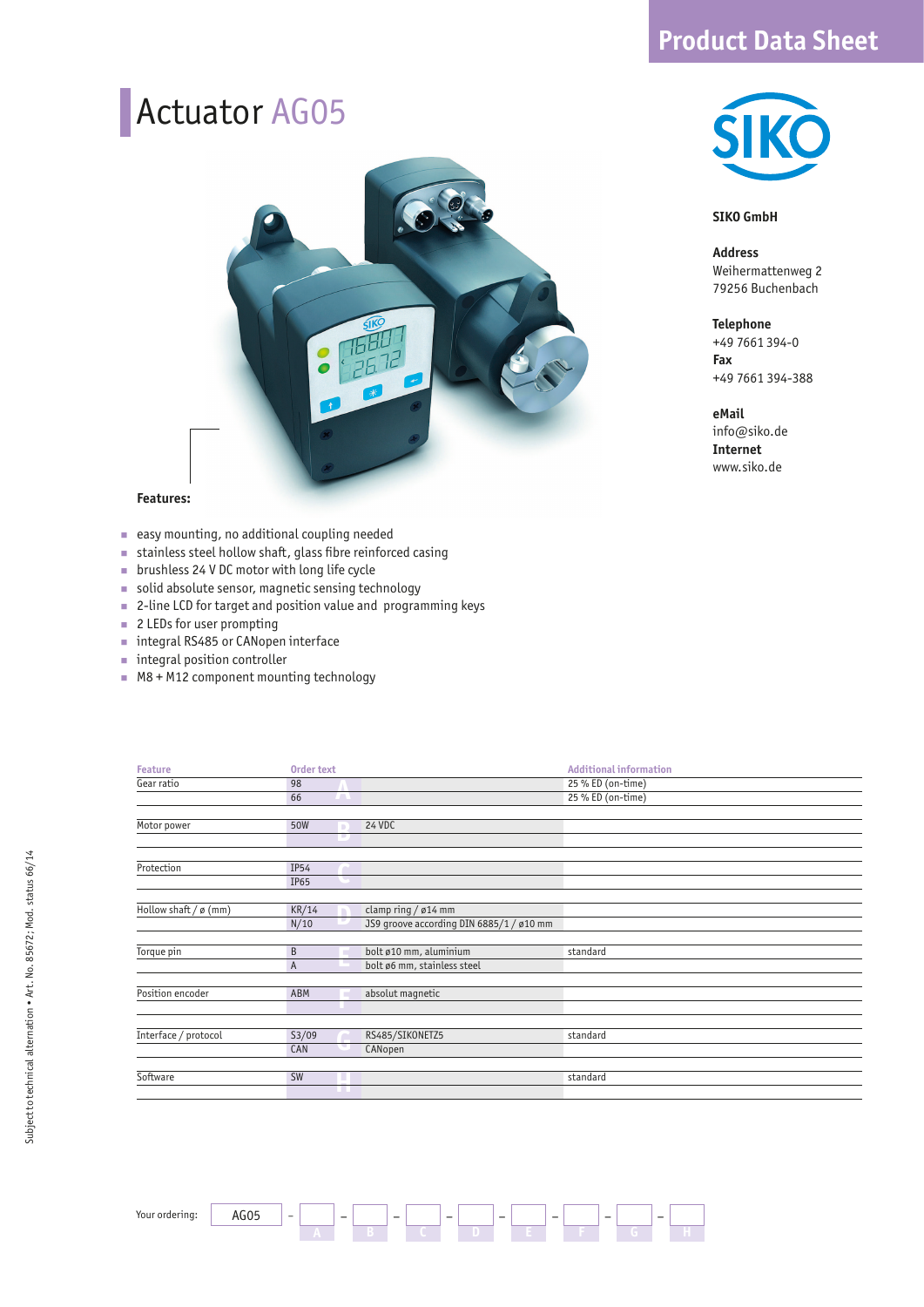## Actuator AG05

**AG05-characteristics for gear ratio selection**



### **Technical data** Additional information

| Mechanical data:            |               |                                          |                                                   |  |  |
|-----------------------------|---------------|------------------------------------------|---------------------------------------------------|--|--|
| Shaft                       |               | stainless special steel                  |                                                   |  |  |
| Housing                     |               | plastic glass-fibre reinforced           |                                                   |  |  |
| Clamping ring               |               | stainless special steel                  |                                                   |  |  |
| Torque support              |               | aluminium hard anodized                  |                                                   |  |  |
| Nominal torque/rated speed  |               | 5 Nm at 50 min <sup>-1</sup> ±10 %       | $i=98$                                            |  |  |
|                             |               | 3 Nm at 75 min <sup>-1</sup> ±10 %       | $i=66$                                            |  |  |
| Operating mode              |               | duty type S3: 25 % ED, 10 min.           | EN 60034-1                                        |  |  |
| Weight                      |               | $-0.45$ kg                               |                                                   |  |  |
|                             |               |                                          |                                                   |  |  |
| Electrical data:            |               |                                          |                                                   |  |  |
| Operating voltage           |               | 24 V DC ±10 %                            | polarity protection, output stage                 |  |  |
|                             |               | 24 V DC ±10 %                            | polarity protection, control                      |  |  |
| Power input                 |               | $P_{\text{m}} = -58$ W                   | Endstufe                                          |  |  |
| Battery                     |               | CR2477N, 3 V lithium, 950 mAh            |                                                   |  |  |
| <b>Battery service life</b> |               | ~5 years                                 | depending on ambient conditions                   |  |  |
| Rated current               |               | 2.2 A $\pm$ 10 %                         | at max. admissable torque (output stage)          |  |  |
|                             |               | $<$ 60 mA $\pm$ 10 %                     | at 24 V DC (control)                              |  |  |
| Display/display range       |               | 5 digits LCD 7 segment, ~7 mm height     | decimal point, two lines, special signs           |  |  |
| Special character           |               | battery, directional arrows              |                                                   |  |  |
| Status display              |               | two LEDs                                 | function description (see manual)                 |  |  |
| Keys                        |               | parametrizing, reset, inching operation, |                                                   |  |  |
|                             |               | setpoint setting                         |                                                   |  |  |
| <b>Bus connection</b>       |               | RS485, CANopen                           | no qalvanic isolation                             |  |  |
| Typ of connection           |               | 1x M12 connector (A coded)               | 4 poles, 1x pin                                   |  |  |
|                             |               | 2x M8 connector (A coded)                | 4 poles, 1x socket, 1x pin                        |  |  |
|                             |               | earthing by contact pin 6.3 mm           |                                                   |  |  |
|                             |               |                                          |                                                   |  |  |
| System data:                |               |                                          |                                                   |  |  |
| Resolution                  |               | 720 increments/revolution shaft          |                                                   |  |  |
| Travel range                |               | ±1300 turns                              | $i=98$                                            |  |  |
|                             |               | ±1980 turns                              | $i=66$                                            |  |  |
|                             |               |                                          |                                                   |  |  |
| <b>Ambient conditions:</b>  |               |                                          |                                                   |  |  |
| Operating temperature       |               | 045 °C                                   |                                                   |  |  |
| Storage temperature         |               | 050 °C                                   |                                                   |  |  |
| Relative humidity           |               |                                          | condensation not permitted                        |  |  |
| EMC                         |               | EN 61800-3, second environment           | interference resistance / immission               |  |  |
|                             |               | EN 61800-3, C3                           | emitted interference / emission                   |  |  |
| Protection category         |               | IP54, IP65                               | EN 60529, only with mating connectors             |  |  |
| Shock resistance            |               | 500 m/s <sup>2</sup> , 8 ms              | EN 60068-2-27                                     |  |  |
| Vibration resistance        |               | $<$ 100 m/s <sup>2</sup> , 5  150 Hz     | EN 60068-2-6                                      |  |  |
|                             |               |                                          |                                                   |  |  |
| <b>Accessory</b>            | BAS-0005      | bus termination connector                |                                                   |  |  |
|                             | <b>KV04S1</b> | cable extension                          | bus-out/bus-in                                    |  |  |
|                             | <b>KV04S2</b> | cable extension                          | motor/network                                     |  |  |
|                             | 83091         | Mating connector motor/network           | 4pins angle cableconnector, M12 can be shielded   |  |  |
|                             | 84210         | Mating connector bus Out                 | 4pins circular cableconnector, M8 can be shielded |  |  |
|                             | 84209         | Mating connector bus In                  | 4pins circular cableconnector, M8 can be shielded |  |  |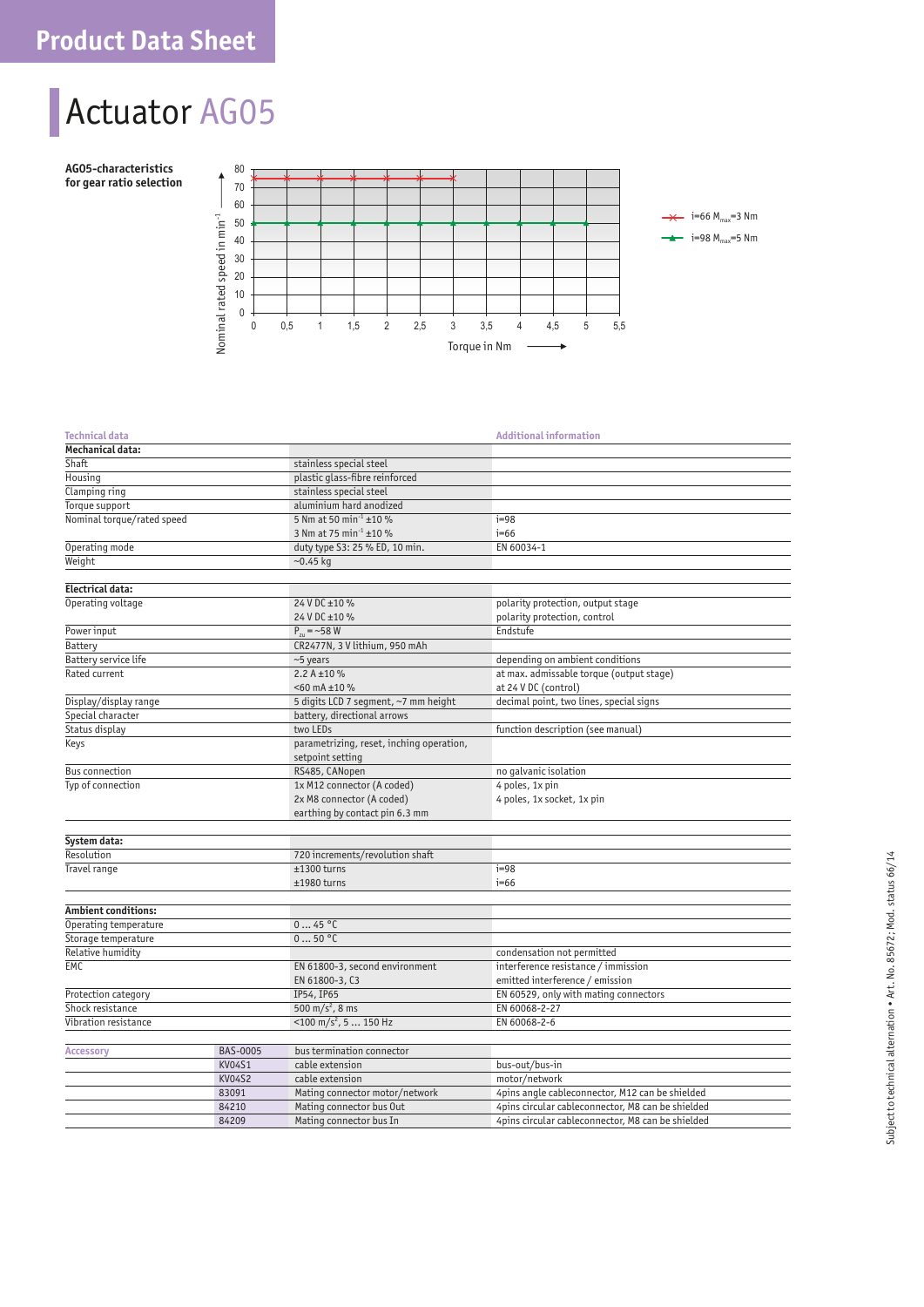# Actuator AG05



### **Pin assignment**

### **Motor/network M12 (4 pole)**

|                | otor/network M12 (4 pole) | Bus-In/Out M8 (4 pole) |                  |  |
|----------------|---------------------------|------------------------|------------------|--|
| Pin            | <b>Signal</b>             | Pin                    | <b>Signal</b>    |  |
| 1              | +UB (output stage)        |                        | DÜB/TxRx-/CANL   |  |
| $\mathfrak{p}$ | +UB (control)             | $\mathcal{P}$          | DÜA/TxRx+/CANH   |  |
| 3              | GND (output stage)*       | 3                      | reserved, inter- |  |
| 4              | GND (control)*            |                        | nally linked     |  |
|                |                           |                        | SGND             |  |

\* internally linked